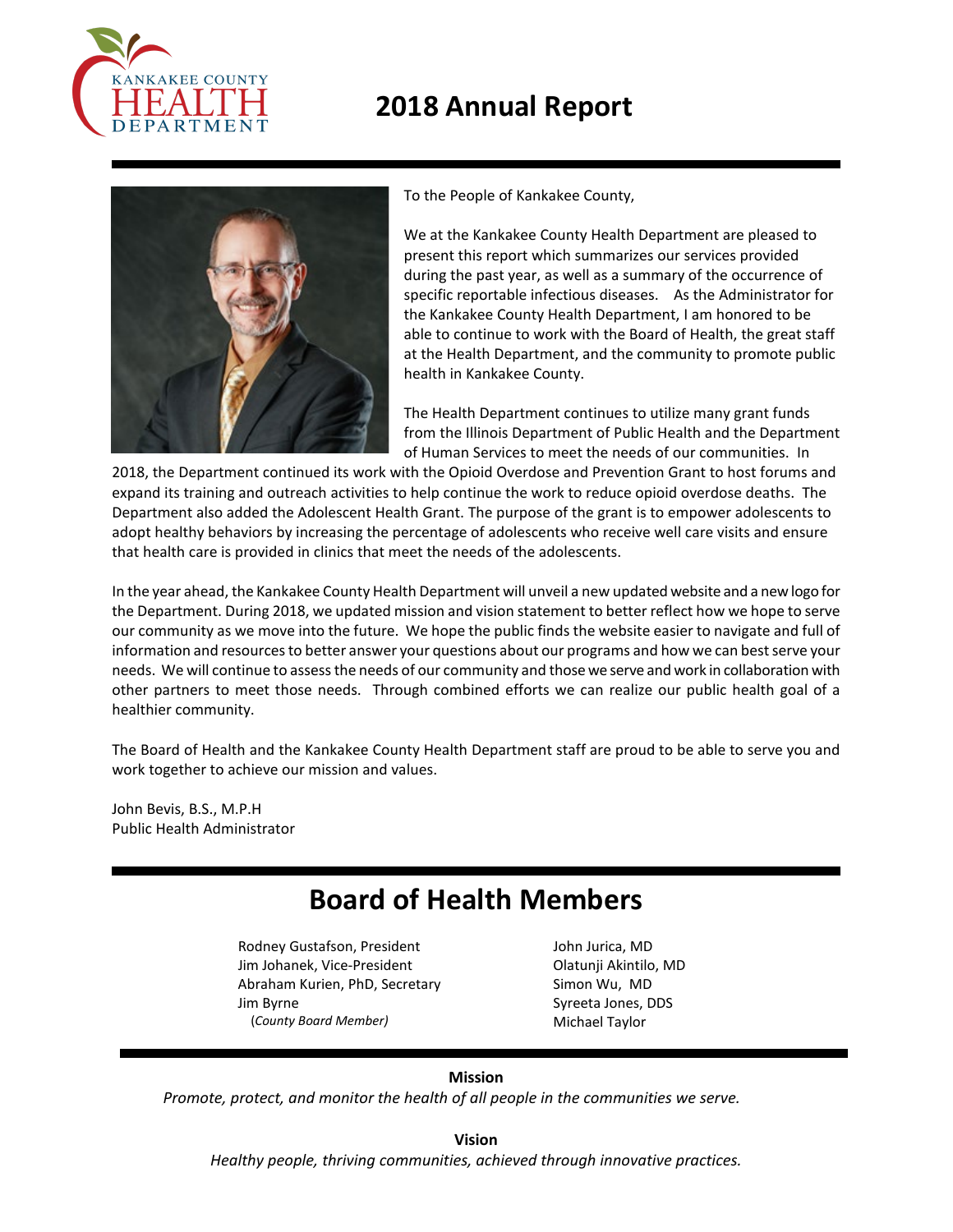## **Environmental Health**

#### *Inspections*

| Private Sewage Treatment 38     |  |
|---------------------------------|--|
|                                 |  |
| Vector Control Inspections  156 |  |
|                                 |  |
| <b>Permits Issued</b>           |  |
|                                 |  |
| Private Sewage Treatment  40    |  |
| Licenses Issued                 |  |
| Food Sanitation Facilities 640  |  |
|                                 |  |
| Private Sewage Contractors 23   |  |
| Pumper Contractors  16          |  |

## **Immunizations**

Solid Waste Trucks.....................................50

| Hep A/Hep B (adult)  41      |  |
|------------------------------|--|
|                              |  |
|                              |  |
|                              |  |
|                              |  |
|                              |  |
|                              |  |
|                              |  |
| Pneumococcal PCV 13  310     |  |
| Pneumococcal Pneumovax 23 10 |  |
|                              |  |
|                              |  |
|                              |  |
|                              |  |
|                              |  |
|                              |  |
|                              |  |

# **Health Promotion**

| Community presentations  15           |  |
|---------------------------------------|--|
| Education consumers 3,000             |  |
|                                       |  |
| Conference participants 212           |  |
| Baby Think It Over participants 104   |  |
| Brain Breaks training participants 96 |  |
|                                       |  |
| Teen Conference students150           |  |
|                                       |  |
| Health Fair participants 2,000        |  |
| Tobacco Prevention participants363    |  |
| Tobacco Prevention presentations6     |  |
| Freedom from Smoking participants0    |  |
| Freedom from Smoking programs0        |  |

# **Maternal Child Health**

## *Family Case Management*

| Average mo. caseload-pregnant/infants. 825 |  |
|--------------------------------------------|--|
| Average mo. caseload - children  120       |  |
|                                            |  |
| New prenatal clients 583                   |  |
|                                            |  |
| Developmental Screenings 631               |  |
| Perinatal Depression Screenings  1,246     |  |
|                                            |  |
|                                            |  |

## *WIC (Women, Infants, & Children)*

| Average monthly caseload  1,727 |  |
|---------------------------------|--|
|                                 |  |
| Educational contacts  3,072     |  |
| Approved WIC vendors  16        |  |

#### *HealthWorks*

| Average monthly caseload (pregnant/< 6) 38 |  |
|--------------------------------------------|--|
| Average monthly caseload $(> 6)$ 175       |  |
| New wards to Kankakee county 27            |  |
| Wards transferred to Kankakee county  102  |  |

### *Lead Screening Program*

| Positive screens ≥10mcg/dl* 14 |  |
|--------------------------------|--|
| Clinical assessment visits 15  |  |
| * July to December ≥5mcg/dL    |  |

### *Hearing and Vision Screening*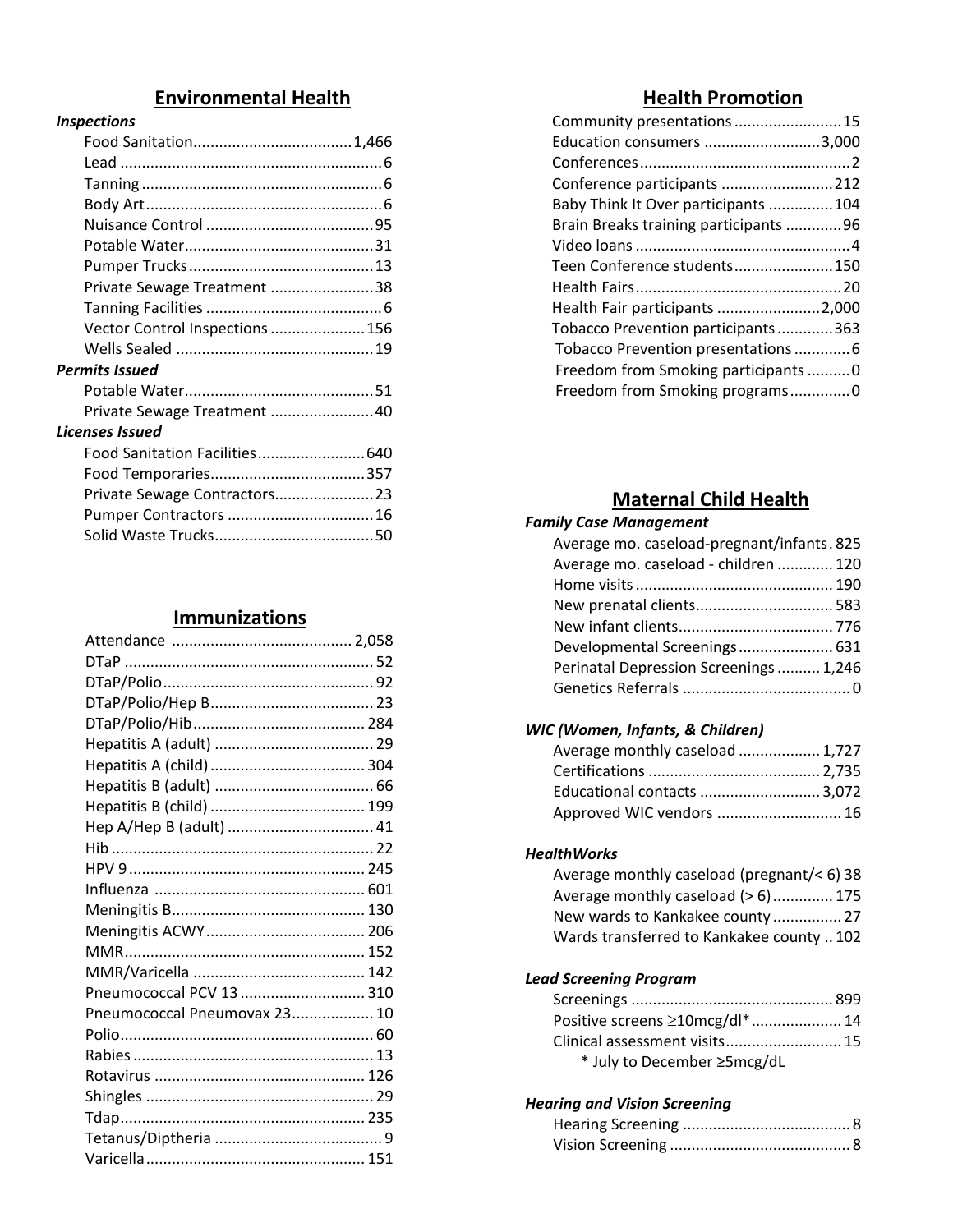# **Infectious Disease 2018**

| Arboviruses (including West Nile Virus)0    |  |
|---------------------------------------------|--|
|                                             |  |
|                                             |  |
|                                             |  |
|                                             |  |
|                                             |  |
|                                             |  |
|                                             |  |
|                                             |  |
|                                             |  |
|                                             |  |
|                                             |  |
|                                             |  |
|                                             |  |
|                                             |  |
|                                             |  |
|                                             |  |
|                                             |  |
| Hemolytic uremic syndrome, post diarrheal 0 |  |
|                                             |  |
|                                             |  |
|                                             |  |
|                                             |  |
|                                             |  |
|                                             |  |
|                                             |  |
|                                             |  |
| Influenza with ICU hospitalization 18       |  |
|                                             |  |
|                                             |  |
|                                             |  |
|                                             |  |
|                                             |  |
|                                             |  |
|                                             |  |
|                                             |  |
|                                             |  |
| Ophthalmia neonatorum (gonococcal)0         |  |
|                                             |  |

| Severe Acute Respiratory Syndrome (SARS) 0 |  |
|--------------------------------------------|--|
|                                            |  |
|                                            |  |
|                                            |  |
| S. aureus, (MRSA) infant <61 days old 1    |  |
|                                            |  |
| S. pneumonia, invasive in those <5 yrs 0   |  |
|                                            |  |
|                                            |  |
| Toxic shock syndrome due to S. aureus  0   |  |
|                                            |  |
|                                            |  |
|                                            |  |
|                                            |  |
|                                            |  |
|                                            |  |
|                                            |  |
|                                            |  |
|                                            |  |
|                                            |  |
|                                            |  |
|                                            |  |

## *Tuberculosis*

### *Sexually Transmitted Diseases*

| Clients tested/counseled for HIV 479 |  |
|--------------------------------------|--|

## **Vital Statistics for Kankakee County** Population (US Census 2017 estimate): 109,605

| <b>Births</b>                  |       |                           | Deaths (all causes): 2017- 1,225 2016- 1,180 |      |                               |      |          |
|--------------------------------|-------|---------------------------|----------------------------------------------|------|-------------------------------|------|----------|
|                                | 2017  |                           | 2017                                         | 2016 |                               | 2017 | 2016     |
| <b>Total Births</b>            | 1,289 | Diseases of the heart     | 282                                          | 305  | Drug overdose                 | 36   | 56       |
| Mothers <20 years              | 78    | Malignant neoplasm        | 272                                          | 288  | Influenza and pneumonia       | 41   | 28       |
| Birth weight <1,500 grams      | 37    | Cerebrovascular disease   | 75                                           | 64   | Nephritis/nephritic/nephrosis | 31   | 23       |
| Birth weight 1,500-2,500 grams | 95    | Chronic lower respiratory | 57                                           | 58   | Septicemia                    | 22   | 18       |
| Births <37 weeks               | 173   | <b>Accidents</b>          | 76                                           | 57   | Suicide                       | 15   | $1 - 11$ |
|                                |       | Alzheimer's disease       | 66                                           | 49   | Chronic liver disease         | 17   | $1 - 11$ |
|                                |       | Diabetes mellitus         | 26                                           | 22   | All other causes of death     | 209  | 212      |